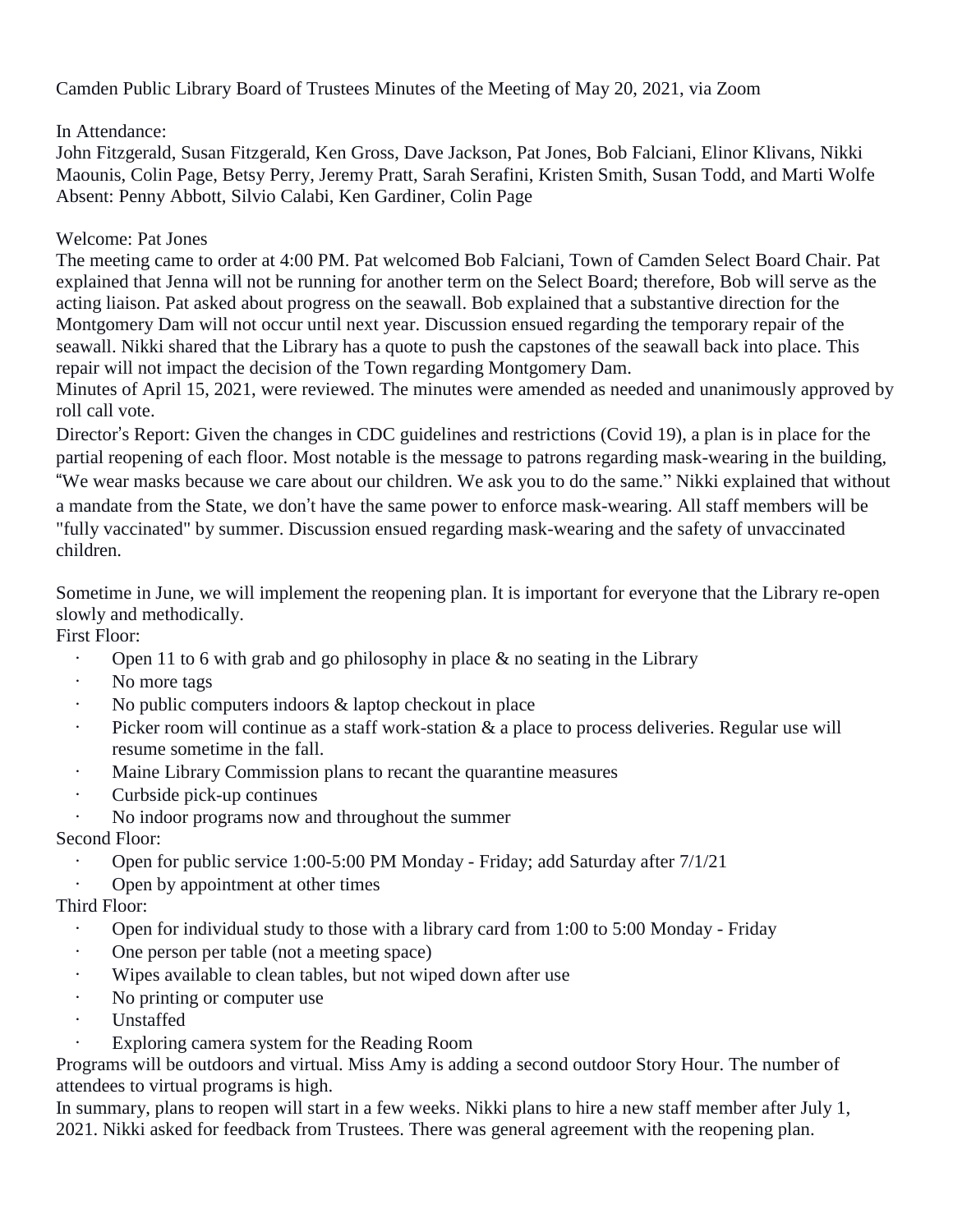#### Other Items:

Nikki informed the Board about her conversation with Audra Caler Bell, Town Manager. They discussed how the Town Office and Library plan to handle the easing of Covid restrictions. Nikki explained to Audra that the Library is looking at a simple repair to the seawall vs. rebuilding. Nikki is looking into whether or not the seawall maintenance will require a permit.

## Finance Committee: John Fitzgerald

John opened by explaining that he will be traveling in June and September. However, he will run the June and September Finance Committee meetings the week before the Board of Trustee Meetings. John will not attend the Board of Trustee meetings in June and September. Next, John reported that financial reports for both May and the Year to Date report look great. The results of fundraising efforts have been terrific. The CPL fund is performing well. The Maine Community Foundation (MCF) reports that the Centennial Fund, the endowment fund started in 1991, is also doing well. MCF reports to CPL twice a year on the investment strategy and the growth of the fund. Some final notes on finances: CPL received two large Millay donations. The Fall Harbor Arts & Books fundraiser will be held in October 2021.

## Facilities and Parks: Dave Jackson and Ken Gross

Dave reported that the oak trees have been treated for Brown Tailed Moth (BTM). Since that time, a few more (BTM) nests have been reported. Doug Johnson at Treekeepers will address the issue. Social distancing requirements and the limit of 75 guests to weddings in the Amphitheatre have been removed. The use of masks is being left up to individual parties. Dave Jackson and Amy Rollins will begin walking tours the last Friday in June. Lastly, Dave received the *Spirit of America Award!*

Ken Gross presented an update on the Siemen's Project.

- The LED lights are nearing completion. Currently, the "old controls" are operating. In two more weeks, the graphical user interface will be in place to enhance our ability to check settings. The old boiler and burner have been removed, and two propane boilers will be installed. Propane exhaust will exit through the side of the building instead of the chimney. After the old oil tank in the staff parking lot is removed, new propane tanks will be placed under the trees. Other facility news includes the following:
- Pen Bay glass will replace the clouded windows and doors in Centennial Wing during the second week of June.
- Seawall capstones will be pulled back into place. CPL will probably use the facility budget line for this work.

# Camden On Canvas: Marti Wolfe

Marti shared the progress in planning the Camden On Canvas Fundraiser from July 30 to August 1, 2021. The talented CPL staff has been instrumental in moving pieces of the event planning forward: sponsorship kits, postcards, postings on calendars of events, preparing the event brochure, designing the poster, setting up the website landing page, and most recently designing a rack card for promotion. A mailing for Trustees and past Trustees is planned for mid-June. This mailing will include 6 to 8 rack cards for distribution to friends, family, and acquaintances. CPL will hire Stone Cove catering and Windfern Ensemble for the reception. About 60 small, short patio tables are needed for the event. Marti is asking Trustees to lend a hand and bring a collection of such tables, your own and those you borrow from neighbors and friends to the Amphitheatre on Sunday morning. Label all the tables you drop by placing a piece of painter's tape on the top. Write your last name on the tape of each table. Do this for every table you are dropping off for the event. Patio tables will be covered with an elegant 20" x 20" napkin. Please pick up the tables after the event.

Book Sales: Susan Fitzgerald

Susan recapped book sale results:

• Sales for July 1 through April 30 stand at \$17,107